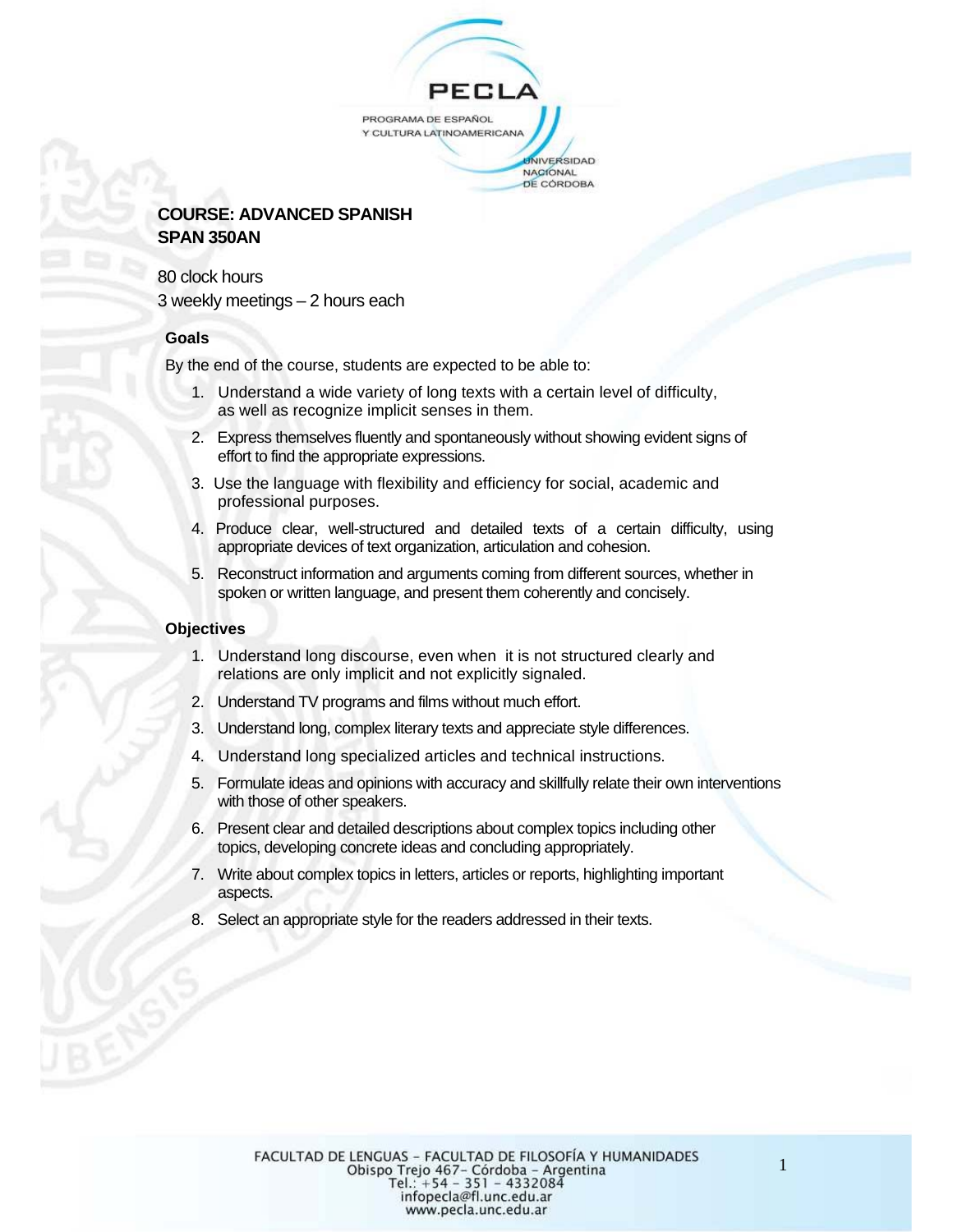

## **Contents**

| <b>Topics or sociocultural</b><br>contents                 | <b>Functional or</b><br>communicative<br>contents                                                                                                                                                                                          | Lexical-grammatical<br>contents                                                                                                                                                                                                                                                                                                                                                                                                        | <b>Text types</b>                                                                      |  |
|------------------------------------------------------------|--------------------------------------------------------------------------------------------------------------------------------------------------------------------------------------------------------------------------------------------|----------------------------------------------------------------------------------------------------------------------------------------------------------------------------------------------------------------------------------------------------------------------------------------------------------------------------------------------------------------------------------------------------------------------------------------|----------------------------------------------------------------------------------------|--|
| <b>History of the Spanish</b><br>language                  | Describing,<br>narrating and<br>commenting in<br>detail and<br>integrating topics.                                                                                                                                                         | Review of the grammar<br>learned in previous levels.<br>Verb tense and<br>aspect<br>- Further practice of the<br>opposition "Perfect<br>pret. of the subjunctive"<br>vs. "Imperfect pret. of<br>the indicative"<br>- Present and imperfect<br>preterit of the<br>subjunctive<br>- Morphology:<br>composition and                                                                                                                       | <b>Historic</b><br>narrative.<br>Documentaries.                                        |  |
| <b>Our musical culture:</b><br>tango, folk and<br>cuarteto | Calling<br>attention.<br>Expressing<br>attitudes<br>(pleasure,<br>concern,<br>approval, regret)<br>Inviting /<br>$accepting -$<br>refusing<br>Narrating with<br>variations in<br>intonation.<br>Interpreting<br>poetry and song<br>lyrics. | derivation processes<br>Verb<br>tenses<br>- The subjunctive in noun<br>clauses.<br>- The subjunctive in past<br>adjectival clauses.<br><b>Relative</b><br>pronouns<br>- Relative pronouns in<br>adjectival clauses.<br><b>Construction</b><br>mistakes<br>- Dequeísmo<br><b>Vocabulary</b><br>- Specific vocabulary:<br>slang, teenage<br>language<br>- Polysemy: popular and<br>literary proverbs/sayings<br>- Grammatical semantics: | Literary text:<br>poems<br>Literary text:<br>legends<br>Graffiti,<br>slogans,<br>signs |  |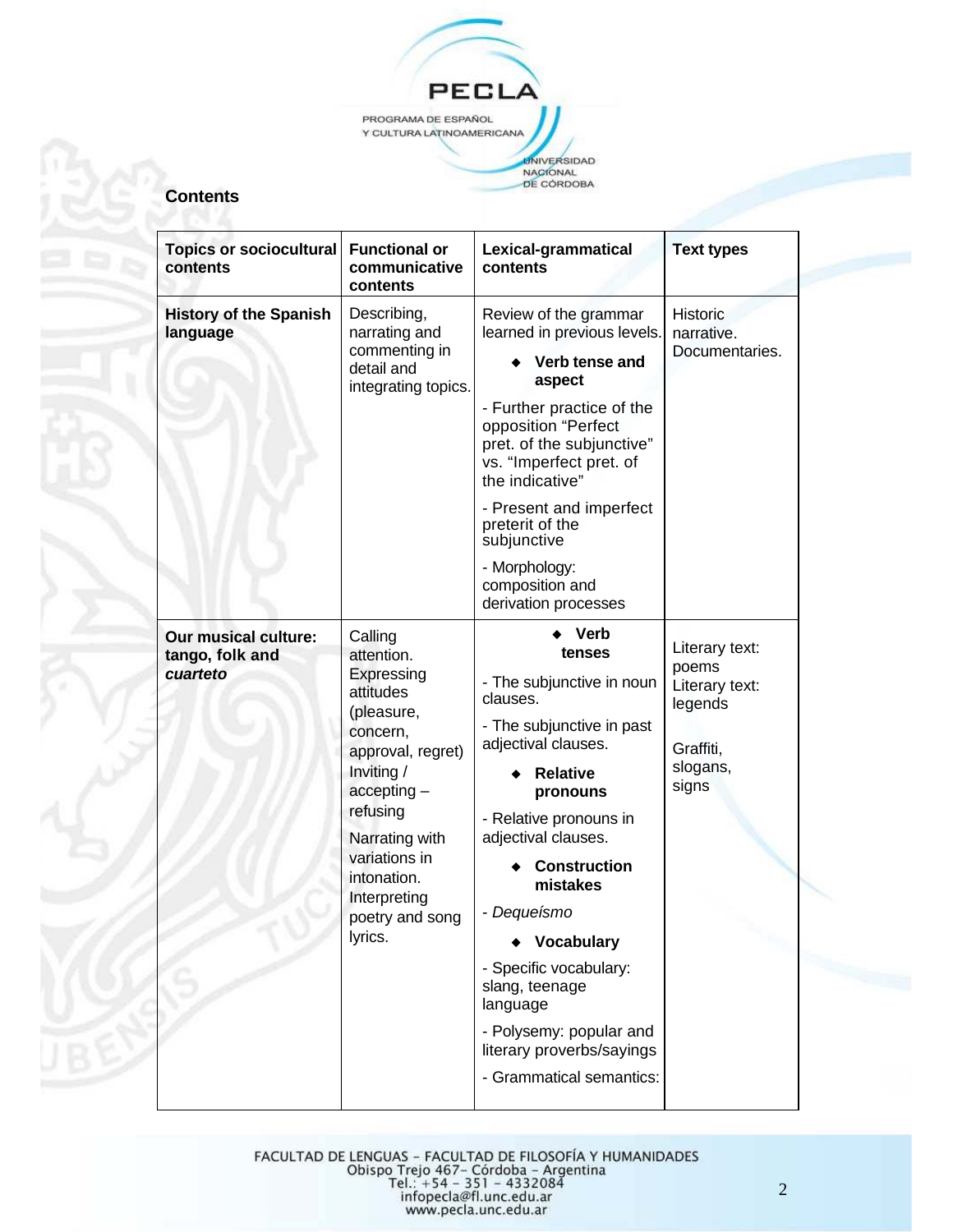

|                                                                            | PROGRAMA DE ESPA                                                                                                                                            | Ret phrases, verbs<br>Y CULTURA LATINOAMEDIIOWED by prepositions,<br>prepositional phrases<br><b>NACIONAL</b>                                                                                                                                  |                                                                                                                                               |
|----------------------------------------------------------------------------|-------------------------------------------------------------------------------------------------------------------------------------------------------------|------------------------------------------------------------------------------------------------------------------------------------------------------------------------------------------------------------------------------------------------|-----------------------------------------------------------------------------------------------------------------------------------------------|
| Art, literature and film<br>in Argentina today<br>The history of<br>humor  | Making value<br>judgments.<br>Interpreting<br>literary texts.<br>Establishing<br>intertextual<br>relations.<br>Expressing<br>irony.                         | DE CÓRDOBA<br><b>Verb</b><br>tenses<br>- The subjunctive in<br>past adverbial clauses.<br>- The<br>subjunctive in<br>independent<br>clauses<br><b>Vocabulary</b><br>- Lexical semantics:<br>reference, connotation,<br>polysemy<br>- Metaphors | Static and<br>dynamic<br>description.<br>Literary texts:<br>novels and short<br>stories.<br>Argentine films.<br>Film scripts.<br>Comic strips |
| The world of work:                                                         | Persuading:<br>discussing,                                                                                                                                  | - Connotative language<br><b>Verb</b>                                                                                                                                                                                                          |                                                                                                                                               |
| non-conventional<br>professionals.                                         | arguing,<br>defending an<br>ideological<br>position.<br>Expressing<br>orders,<br>obligation.                                                                | tenses<br>- Perfect preterit<br>subjunctive                                                                                                                                                                                                    | Job<br>interviews.<br>Resumés                                                                                                                 |
| <b>Virtual work</b>                                                        |                                                                                                                                                             | - Imperative: $a +$<br>infinitive<br>- Imperative +<br>preposition<br>Vocabulary                                                                                                                                                               | Texts in new<br>technologies:<br>hypertext.                                                                                                   |
|                                                                            |                                                                                                                                                             | - Lexical semantics:<br>synonymy/antonymy.<br>Hyponymy/hyperonymy.                                                                                                                                                                             |                                                                                                                                               |
|                                                                            |                                                                                                                                                             | - Semantic rules:<br>Lexical solidarity.                                                                                                                                                                                                       |                                                                                                                                               |
|                                                                            |                                                                                                                                                             | - Relations of a part with<br>a whole (metonymy)                                                                                                                                                                                               |                                                                                                                                               |
| Home violence and<br>organized violence,<br>according to the mass<br>media | - Recognizing<br>and relating<br>facts from the<br>sociocultural<br>context<br>- Giving advice,<br>recommending,<br>suggesting.<br>Giving<br>permission/not | ◆ Verbal voice<br>- Participial passive<br>- Passive with se<br>Verb<br>tenses<br>- Pluperfect pret. of the<br>subjunctive<br><b>Discourse</b>                                                                                                 | Opinion<br>articles<br>Newspaper<br>headlines<br><b>News</b><br><b>News</b><br>reports                                                        |
|                                                                            | giv. permission.<br>Prohibiting<br>- Arguing                                                                                                                | competence<br>- Text organizers                                                                                                                                                                                                                | Argumentation<br>and refutation                                                                                                               |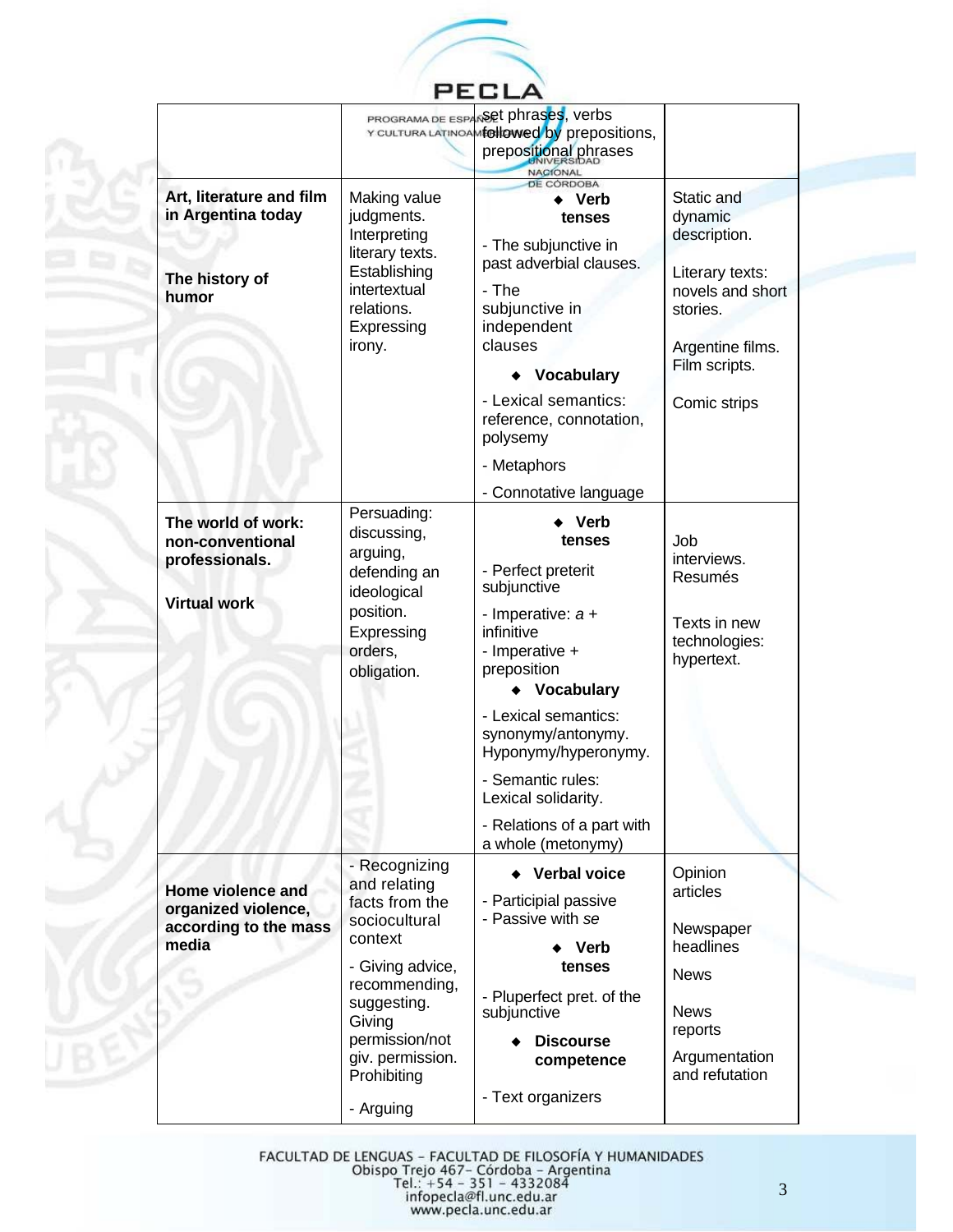

|                                                                                             | - DRYCLODING ESPANOL<br>Written and orapAMERICANA<br>discourse<br>competence:<br>turns in<br>conversation,<br>formal structure<br>of a text, etc.<br>- Linking<br>senses,<br>interpreting and<br>using<br>implicatures,<br>interpreting<br>assumptions in<br>third parties'<br>discourse and<br>using them in<br>one's own. | <b>JNIVERSIDAD</b><br>NACIONAL<br><b>DE CÓRDOBA</b><br>- Coherence and cohesion<br>- Logical order<br>- Style and register<br>- Rhetorical efficiency                                                                                                                                                                                               |                                                                              |
|---------------------------------------------------------------------------------------------|-----------------------------------------------------------------------------------------------------------------------------------------------------------------------------------------------------------------------------------------------------------------------------------------------------------------------------|-----------------------------------------------------------------------------------------------------------------------------------------------------------------------------------------------------------------------------------------------------------------------------------------------------------------------------------------------------|------------------------------------------------------------------------------|
| <b>Discrimination and</b><br><b>Human Rights.</b><br><b>NGOs in Latin</b><br><b>America</b> | - Formulating<br>stereotypes<br>- Stating value<br>judgments<br>Writing<br>reports,<br>letters to<br>the editor                                                                                                                                                                                                             | <b>Verb</b><br>tenses<br>- Future perfect<br>- Simple and perfect<br>conditional<br>- Imperfect pret. and<br>pluperfect pret. of the<br>subjunctive<br>- The infinitive<br>- The gerund<br><b>Conditional</b><br>sentences<br>- Conditional<br>operators<br>- Probable, improbable<br>and impossible<br>conditions<br>$\leftarrow$ Text<br>cohesion | <b>CONADEP's</b><br>report.<br>Minutes and<br>action plans of<br><b>NGOs</b> |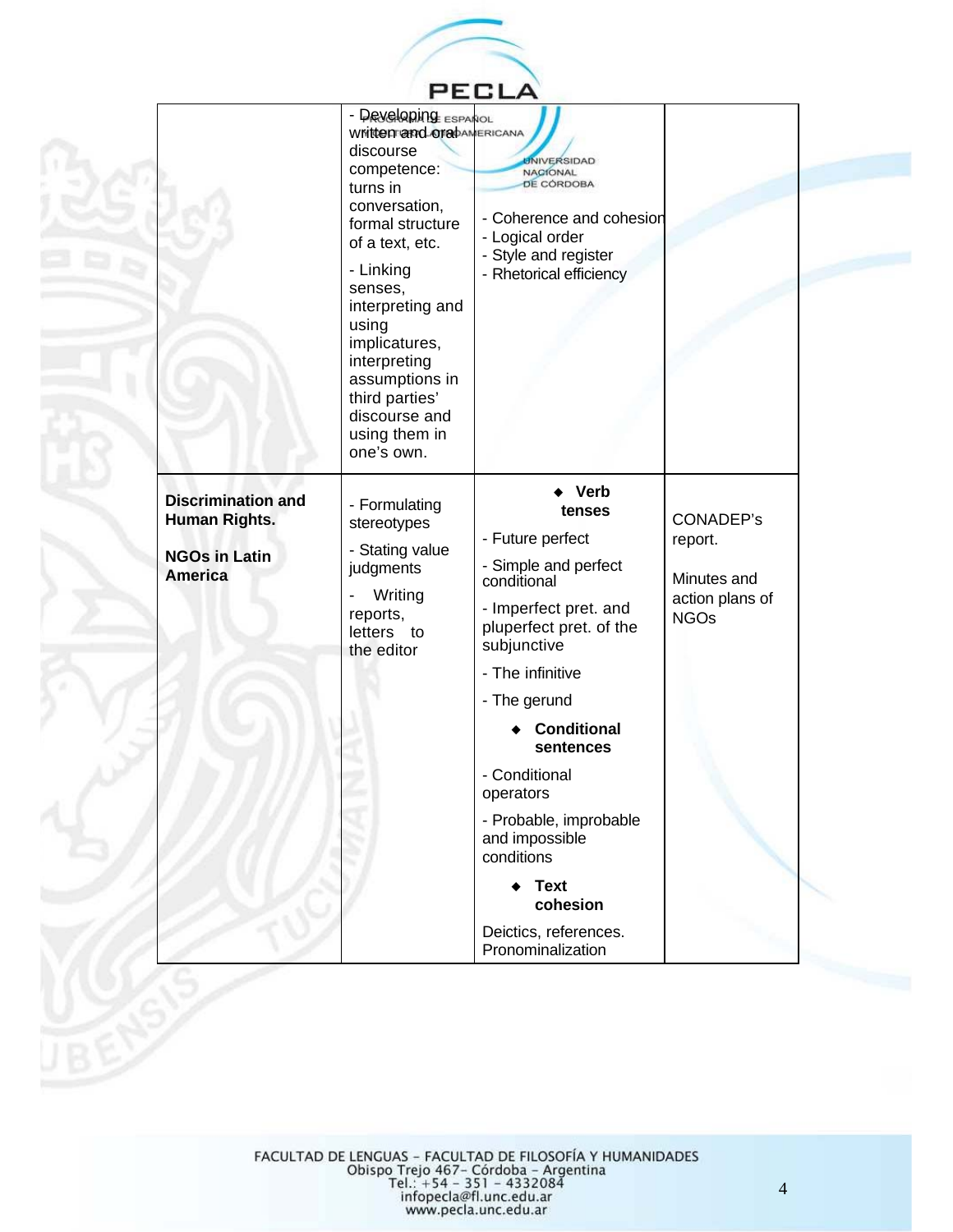| <b>Social conventions.</b><br><b>Ritual behavior:</b><br>birth, marriage,<br>death            | PROGRAMA DE ESPAÑ<br>Y CULTURA LATINOAMERICANA<br>Describing, narrating<br>and commenting,<br>fluently and<br>accurately,<br>integrating elements<br>of humor: parody,<br>irony. Discovering<br>ambiguity and<br>implicitness in oral<br>and written texts | Lexical<br>semantics<br>- Resources of o<br><b>humo</b> NAGIÓNAL<br>parallelism,<br>hyperbole<br>- Polysemy<br>- Semantic rules:<br>lexical solidarity<br>◆ Grammatical<br>semantics<br>- Prepositional<br>phrases | Jokes<br>Humorous,<br>ironic and<br>satirical short<br>stories                                                                                                                       |
|-----------------------------------------------------------------------------------------------|------------------------------------------------------------------------------------------------------------------------------------------------------------------------------------------------------------------------------------------------------------|--------------------------------------------------------------------------------------------------------------------------------------------------------------------------------------------------------------------|--------------------------------------------------------------------------------------------------------------------------------------------------------------------------------------|
| A short historic<br>journey along<br>relevant aspects<br>of Latin<br><b>American politics</b> | Presenting,<br>explaining, and<br>demonstrating in<br>texts with a greater<br>linguistic, semantic<br>and pragmatic<br>complexity                                                                                                                          | Linguistic markers of<br>social class, regional<br>origin,<br>ethnic/age/professiona<br>I group, etc.                                                                                                              | Declamatory texts:<br>emphasis on<br>pronunciation,<br>intonation and<br>nuances of<br>meaning, for<br>example: political,<br>religious, legal,<br>promotional and<br>sales speeches |
| <b>Sociopolitical</b><br>aspects of<br><b>MERCOSUR and</b><br><b>ALCA (FTAA)</b>              | Politeness norms:<br>showing interest in<br>other people's<br>well-being.<br>Expressing<br>admiration,<br>affection,<br>gratefulness, etc.<br>Offering presents,<br>hospitality.                                                                           | <b>Vocabulary</b><br>- Archaisms,<br>idioms<br>- Lexicalized,<br>semantically dull<br>metaphors<br>- Intensifiers,<br>praising or epithets                                                                         | Written<br>argumentation<br>and refutation.<br>Oral debates                                                                                                                          |